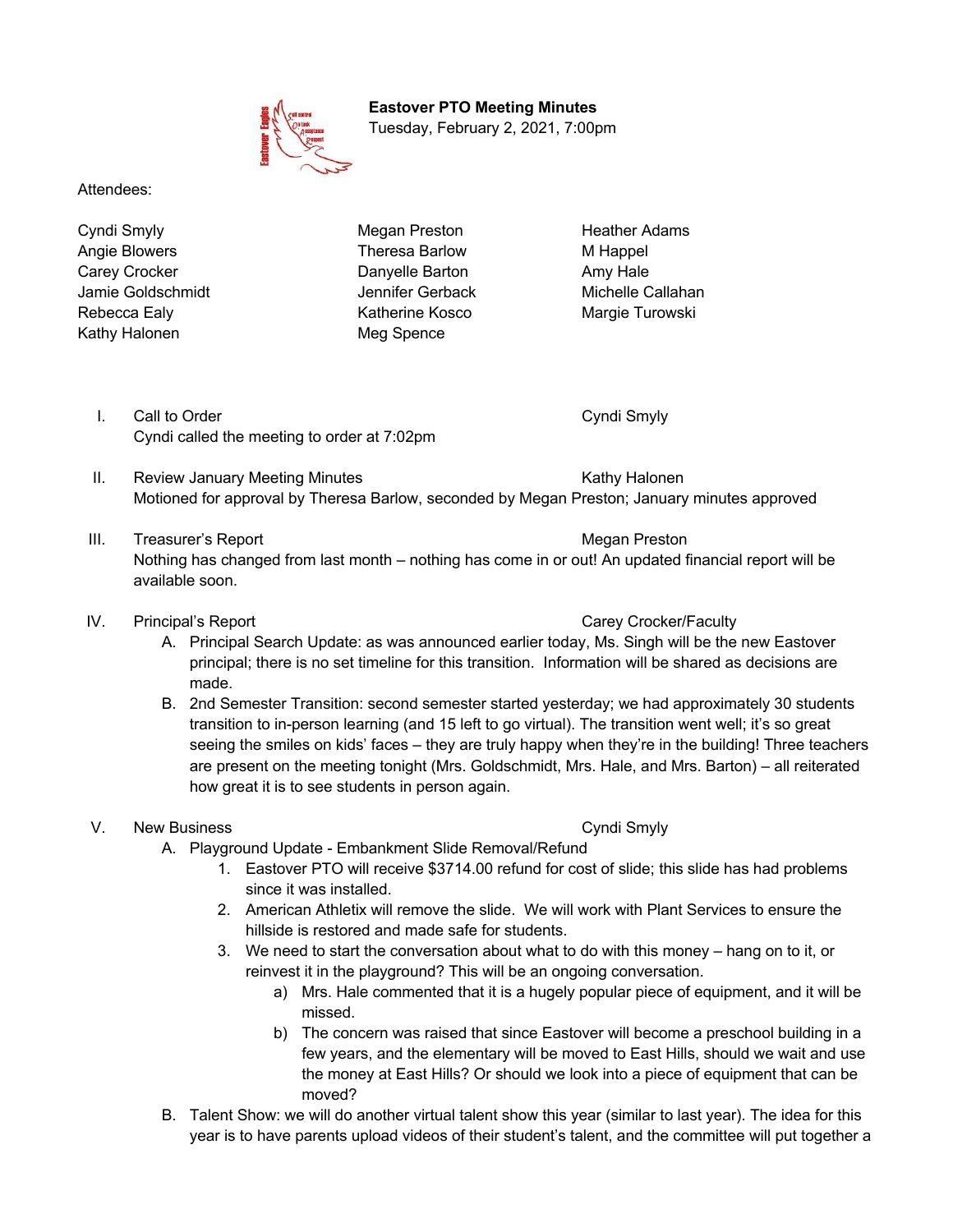video compilation and then host a viewing party. We are looking at holding this toward the end of March. More information will come out soon.

- C. Author Visits: this normally coincides with our Publishing Center. We are going to try to secure someone to do a visit on Zoom – more to come. We do have money in our budget for this. Cyndi is working with Mrs. Livingston and Michelle Callahan on this event.
- D. February Fun Event Ideas (Virtual Dance Party?): we need to have some fun! Bloomfield Virtual held a virtual dance party, and we are thinking of holding one for Eastover. A virtual assembly is another idea that we are looking into. Look for more information soon.
- E. Picture Day is happening on March 15 face to face kids will have their photos taken during the day. BV students who want to be included in the Eastover yearbook can come in from 4:30-6:30pm to get their photo taken as well.

## VI. Committee Updates

- A. Spirit Wear **Kathy Halonen** Kathy Halonen We still have inventory in stock (t-shirts and hoodies) in almost every size. If anyone is interested in ordering something, email Kathy at eastovereaglespto@gmail.com.
- B. Publishing Center Cyndi Smyly Cyndi Smyly Registration was closed before the winter break and the paper kits are in! These will be made available toward the end of the week – you'll be able to pick them up in front of the school. The finished books will be due March 14, and students will receive their book before the end of the school year.
- C. Committee Needs
	- 1. Multicultural Celebration: this is a district wide event that will take place in May this year, so it can be an outdoor event. This is an event for students to share their heritage, and for students to learn about other cultures. This year's theme is "Stories and Legends." We need an Eastover representative to be a liaison between EO and the planning committee. Please reach out to Cyndi if you're interested.
	- 2. Teacher Appreciation: this typically takes place during the month of May, and we need someone to jump in and spearhead this project. You can also solicit other parent helpers. Again, reach out to Cyndi if you're interested in leading this event.

### VII. Announcements **Kathy Halonen** Kathy Halonen

- A. February Theme: Love & Friendship; submit your photos on our Facebook page for a chance to win a \$10 Amazon gift card!
- B. Kindergarten Information Session February 22nd, details to be announced
- C. Sign up for PTO Communications
	- 1. E-Blasts: Register at eastoverpto.org
	- 2. Facebook Group: Eastover Eagles PTO
- VIII. Adjournment **Cyndi Smyly**

Meeting adjourned at 7:37pm

## **Upcoming dates and events:**

2/4 - Family Connections Gathering - 7:30pm (via Zoom) - Visit bloomfield.org to RSVP

- 2/12 HALF DAY OF SCHOOL
- 2/15 NO SCHOOL
- 2/22 Virtual Kindergarten Information Night
- 2/25 Restorative Practices for Parents & Caregivers Workshop 9-11am Register at bloomfield.org
- 3/1 HALF DAY OF SCHOOL
- 3/2 Eastover PTO Meeting, 7pm (via Zoom)
- 3/15 Picture Day!